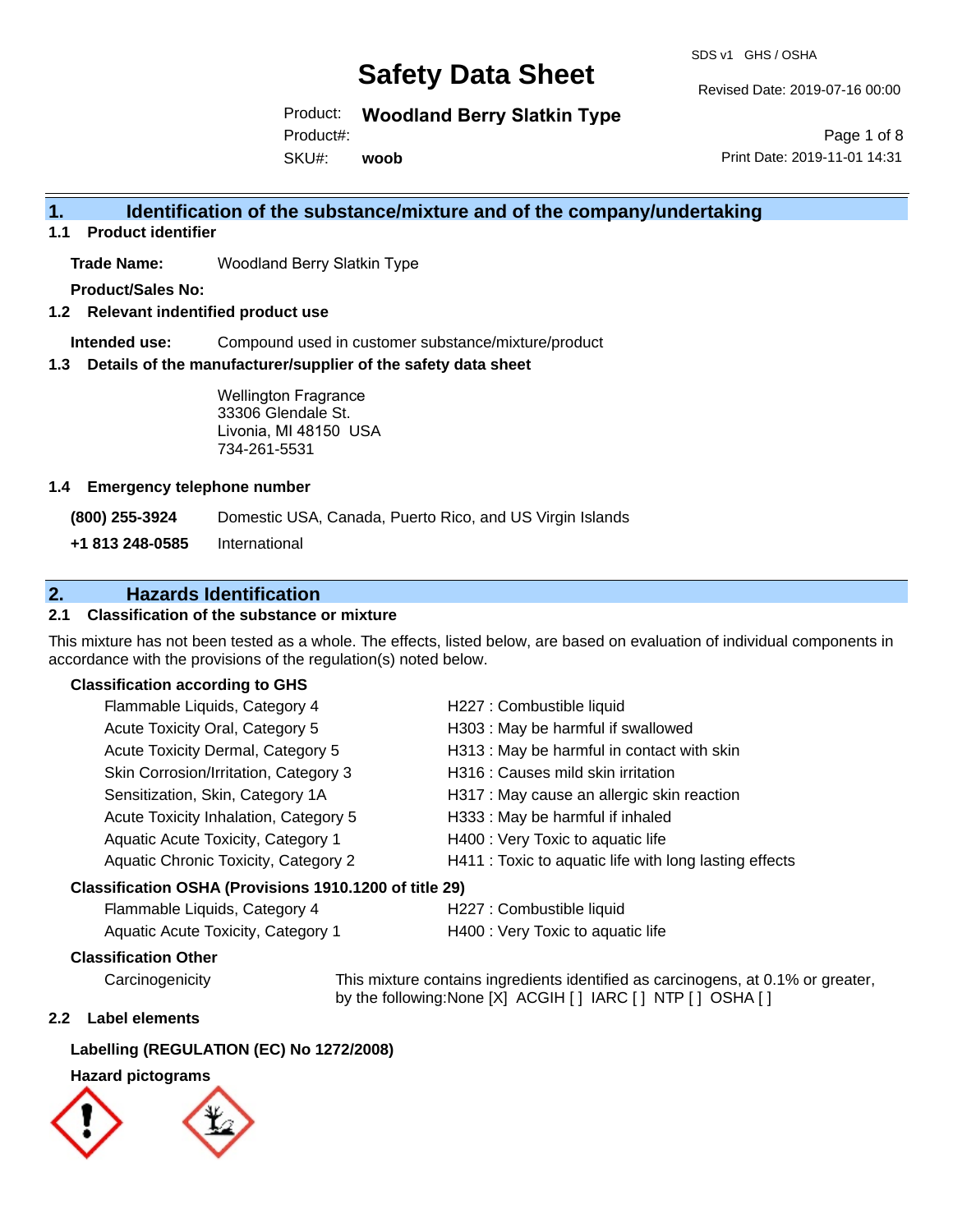SDS v1 GHS / OSHA

Revised Date: 2019-07-16 00:00

## Product: **Woodland Berry Slatkin Type**

Product#:

SKU#: **woob**

Page 2 of 8 Print Date: 2019-11-01 14:31

| <b>Signal Word: Warning</b>     |                                                                                                                                       |
|---------------------------------|---------------------------------------------------------------------------------------------------------------------------------------|
| <b>Hazard statments</b>         |                                                                                                                                       |
| H <sub>22</sub> 7               | Combustible liquid                                                                                                                    |
| H303                            | May be harmful if swallowed                                                                                                           |
| H313                            | May be harmful in contact with skin                                                                                                   |
| H316                            | Causes mild skin irritation                                                                                                           |
| H317                            | May cause an allergic skin reaction                                                                                                   |
| H333                            | May be harmful if inhaled                                                                                                             |
| H400                            | Very Toxic to aquatic life                                                                                                            |
| H411                            | Toxic to aquatic life with long lasting effects                                                                                       |
| <b>Precautionary Statements</b> |                                                                                                                                       |
| <b>Prevention:</b>              |                                                                                                                                       |
| P235                            | Keep cool                                                                                                                             |
| P272                            | Contaminated work clothing should not be allowed out of the workplace                                                                 |
| P273                            | Avoid release to the environment                                                                                                      |
| <b>Response:</b>                |                                                                                                                                       |
| $P302 + P352$                   | IF ON SKIN: Wash with soap and water                                                                                                  |
| $P304 + P312$                   | IF INHALED: Call a POISON CENTER or doctor/physician if you feel unwell                                                               |
| P312                            | Call a POISON CENTER or doctor/physician if you feel unwell                                                                           |
| $P333 + P313$                   | If skin irritation or a rash occurs: Get medical advice/attention                                                                     |
| P363                            | Wash contaminated clothing before reuse                                                                                               |
| P370 + P378                     | In case of fire: Use Carbon dioxide (CO2), Dry chemical, or Foam for extinction. Do not use<br>a direct water jet on burning material |
| P391                            | <b>Collect Spillage</b>                                                                                                               |
| 2<br>Othor Hazarde              |                                                                                                                                       |

**2.3 Other Hazards**

#### **no data available**

## **3. Composition/Information on Ingredients**

#### **3.1 Mixtures**

This product is a complex mixture of ingredients, which contains among others the following substance(s), presenting a health or environmental hazard within the meaning of the UN Globally Harmonized System of Classification and Labeling of Chemicals (GHS):

| CAS#<br>Ingredient     | EC#                         | Conc.<br>Range | <b>GHS Classification</b>          |
|------------------------|-----------------------------|----------------|------------------------------------|
| 120-51-4               | 204-402-9                   | $40 - 50%$     | H302; H313; H400; H411             |
| <b>Benzyl Benzoate</b> |                             |                |                                    |
| $101 - 86 - 0$         | 202-983-3                   | $5 - 10 \%$    | H303; H316; H317; H400; H411       |
|                        | Hexyl cinnamaldehyde        |                |                                    |
| $88 - 41 - 5$          | 201-828-7                   | $2 - 5%$       | H227; H303; H316; H401; H411       |
|                        | 2-t-Butylcyclohexyl acetate |                |                                    |
| 5989-27-5              | 227-813-5                   | $2 - 5 \%$     | H226; H304; H315; H317; H400; H410 |
| Limonene               |                             |                |                                    |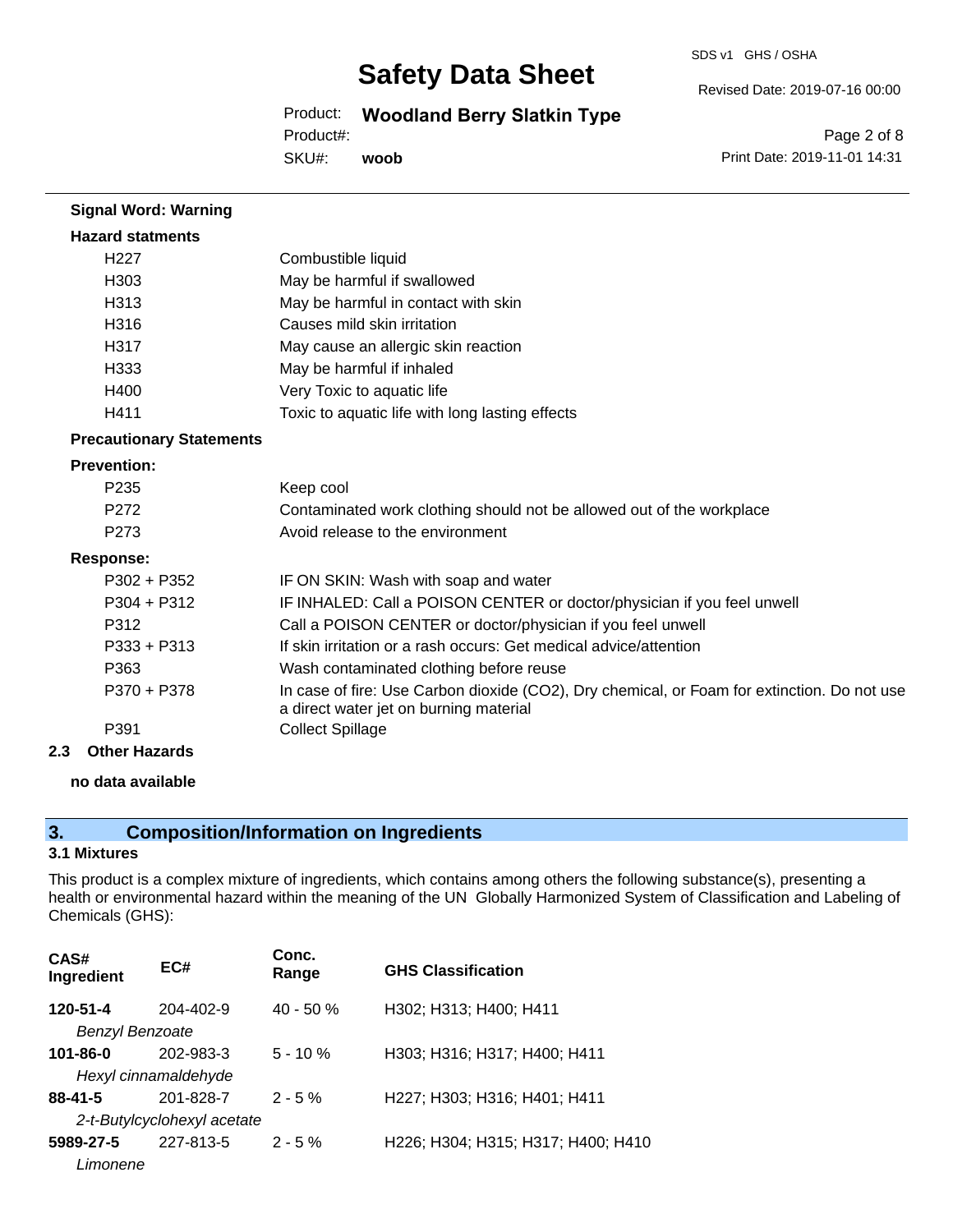SDS v1 GHS / OSHA

Revised Date: 2019-07-16 00:00

# Product: **Woodland Berry Slatkin Type**

Product#:

SKU#: **woob**

Page 3 of 8 Print Date: 2019-11-01 14:31

| CAS#<br>Ingredient                                                                          | EC#                                               | Conc.<br>Range | <b>GHS Classification</b>          |
|---------------------------------------------------------------------------------------------|---------------------------------------------------|----------------|------------------------------------|
| 101-39-3                                                                                    | 202-938-8                                         | $2 - 5%$       | H303; H317; H401                   |
|                                                                                             | alpha-Methylcinnamaldehyde                        |                |                                    |
| $97 - 53 - 0$                                                                               | 202-589-1                                         | $2 - 5%$       | H303; H316; H317; H319; H401       |
| Eugenol                                                                                     |                                                   |                |                                    |
| 1222-05-5                                                                                   | 214-946-9                                         | $2 - 5%$       | H316; H400; H410                   |
|                                                                                             | Hexamethylindanopyran                             |                |                                    |
| 706-14-9                                                                                    | 211-892-8                                         | $2 - 5%$       | H316                               |
| gamma-Decalactone                                                                           |                                                   |                |                                    |
| 103-26-4                                                                                    | 203-093-8                                         | $2 - 5%$       | H303; H317                         |
| Methyl cinnamate                                                                            |                                                   |                |                                    |
| 10094-34-5                                                                                  | 233-221-8                                         | $1 - 2%$       | H401; H411                         |
| a ,a-Dimethylphenethyl butyrate                                                             |                                                   |                |                                    |
| 6413-10-1                                                                                   | 229-114-0                                         | $1 - 2%$       | H227; H316                         |
|                                                                                             | Ethyl 2-methyl-1,3-dioxolane-2-acetate (Fructone) |                |                                    |
| 121-32-4                                                                                    | 204-464-7                                         | $1 - 2%$       | H303; H320; H402                   |
|                                                                                             | 3-Ethoxy-4-hydroxybenzaldehyde                    |                |                                    |
| 103-60-6                                                                                    | 203-127-1                                         | $1 - 2%$       | H316                               |
| 2-Phenoxyethyl isobutyrate                                                                  |                                                   |                |                                    |
| 112-31-2                                                                                    | 203-957-4                                         | $1 - 2%$       | H227; H316; H319; H401; H412       |
| Decanal                                                                                     |                                                   |                |                                    |
| 5392-40-5                                                                                   | 226-394-6                                         | $0.1 - 1.0 %$  | H313; H315; H317; H319; H401       |
| Citral                                                                                      |                                                   |                |                                    |
| 2705-87-5                                                                                   | 220-292-5                                         | $0.1 - 1.0 %$  | H302; H312; H317; H332; H400; H410 |
|                                                                                             | Allyl cyclohexylpropionate                        |                |                                    |
| 104-55-2                                                                                    | 203-213-9                                         | $0.1 - 1.0 %$  | H303; H312; H315; H317; H319; H401 |
| Cinnamal                                                                                    |                                                   |                |                                    |
| 31906-04-4                                                                                  | 250-863-4                                         | $0.1 - 1.0 %$  | H317; H402                         |
|                                                                                             | Hydroxyisohexyl 3-cyclohexene carboxaldehyde      |                |                                    |
| See Section 16 for full text of GHS classification codes                                    |                                                   |                |                                    |
| See Section 16 for full text of GHS classification codes which where not shown in section 2 |                                                   |                |                                    |

Total Hydrocarbon Content (%  $w/w$ ) = 4.91

### **4. First Aid Measures**

## **4.1 Description of first aid measures**

| Inhalation:           | Remove from exposure site to fresh air and keep at rest.<br>Obtain medical advice.                            |
|-----------------------|---------------------------------------------------------------------------------------------------------------|
| Eye Exposure:         | Flush immediately with water for at least 15 minutes.<br>Contact physician if symptoms persist.               |
| <b>Skin Exposure:</b> | Remove contaminated clothes. Wash thoroughly with water (and soap).<br>Contact physician if symptoms persist. |
| Ingestion:            | Rinse mouth with water and obtain medical advice.                                                             |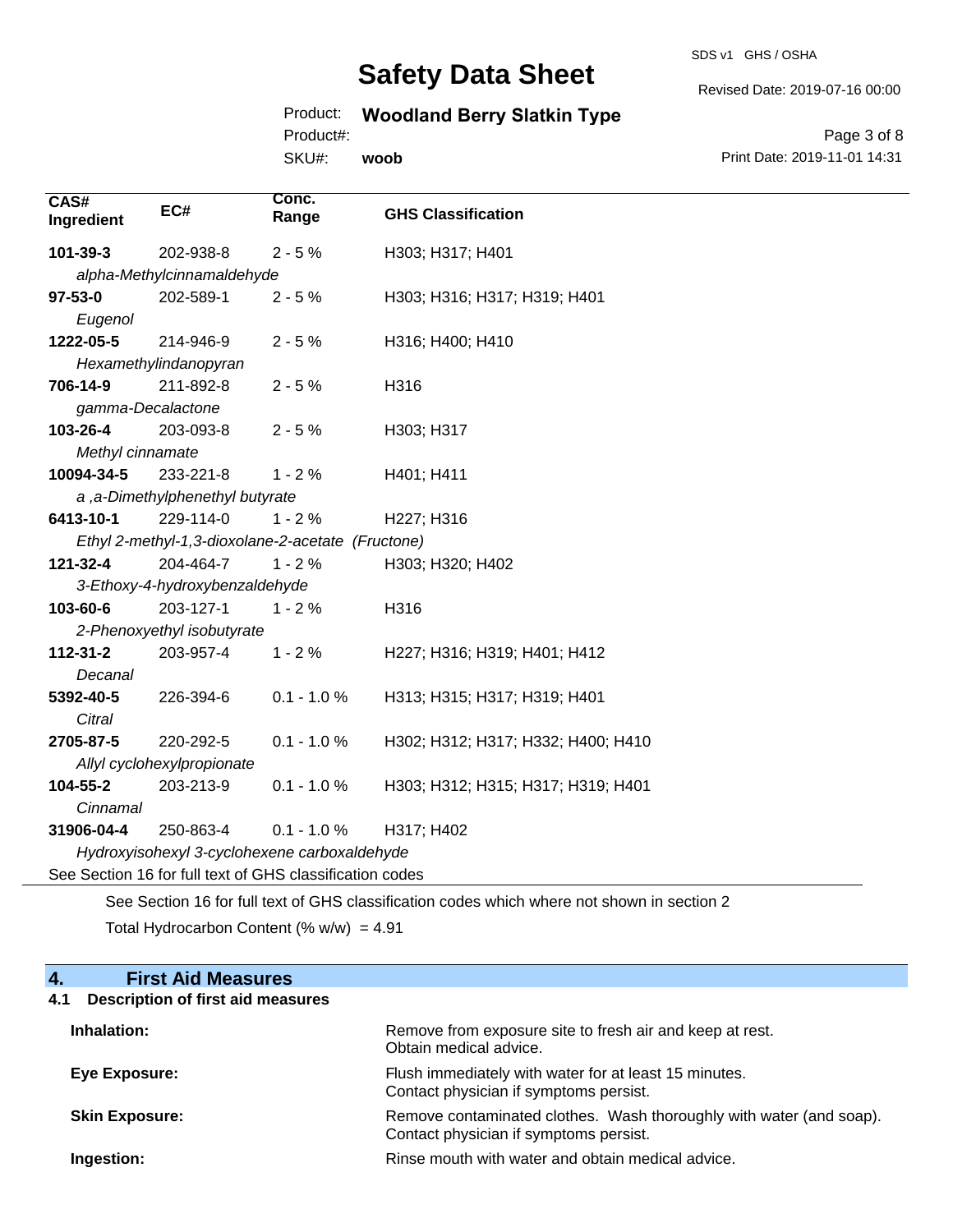SDS v1 GHS / OSHA

Revised Date: 2019-07-16 00:00

Product: **Woodland Berry Slatkin Type**

SKU#: Product#: **woob**

Page 4 of 8 Print Date: 2019-11-01 14:31

| Most important symptoms and effects, both acute and delayed<br>4.2                |                                                   |  |
|-----------------------------------------------------------------------------------|---------------------------------------------------|--|
| <b>Symptoms:</b>                                                                  | no data available                                 |  |
| Risks:                                                                            | Refer to Section 2.2 "Hazard Statements"          |  |
| Indication of any immediate medical attention and special treatment needed<br>4.3 |                                                   |  |
| <b>Treatment:</b>                                                                 | Refer to Section 2.2 "Response"                   |  |
| 5.<br><b>Fire-Fighting measures</b>                                               |                                                   |  |
| <b>Extinguishing media</b><br>5.1                                                 |                                                   |  |
| Suitable:                                                                         | Carbon dioxide (CO2), Dry chemical, Foam          |  |
| Unsuitable                                                                        | Do not use a direct water jet on burning material |  |
| Special hazards arising from the substance or mixture<br>5.2                      |                                                   |  |
| During fire fighting:                                                             | Water may be ineffective                          |  |
| <b>Advice for firefighters</b><br>5.3                                             |                                                   |  |
| <b>Further information:</b>                                                       | Standard procedure for chemical fires             |  |
| 6.<br><b>Accidental Release Measures</b>                                          |                                                   |  |

## **6.1 Personal precautions, protective equipment and emergency procedures**

Avoid inhalation and contact with skin and eyes. A self-contained breathing apparatus is recommended in case of a major spill.

#### **6.2 Environmental precautions**

Keep away from drains, soil, and surface and groundwater.

#### **6.3 Methods and materials for containment and cleaning up**

Clean up spillage promptly. Remove ignition sources. Provide adequate ventilation. Avoid excessive inhalation of vapors. Gross spillages should be contained by use of sand or inert powder and disposed of according to the local regulations.

#### **6.4 Reference to other sections**

Not Applicable

### **7. Handling and Storage**

#### **7.1 Precautions for safe handling**

Apply according to good manufacturing and industrial hygiene practices with proper ventilation. Do not drink, eat or smoke while handling. Respect good personal hygiene.

#### **7.2 Conditions for safe storage, including any incompatibilities**

Store in a cool, dry and ventilated area away from heat sources and protected from light in tightly closed original container. Avoid uncoated metal container. Keep air contact to a minimum.

#### **7.3 Specific end uses**

No information available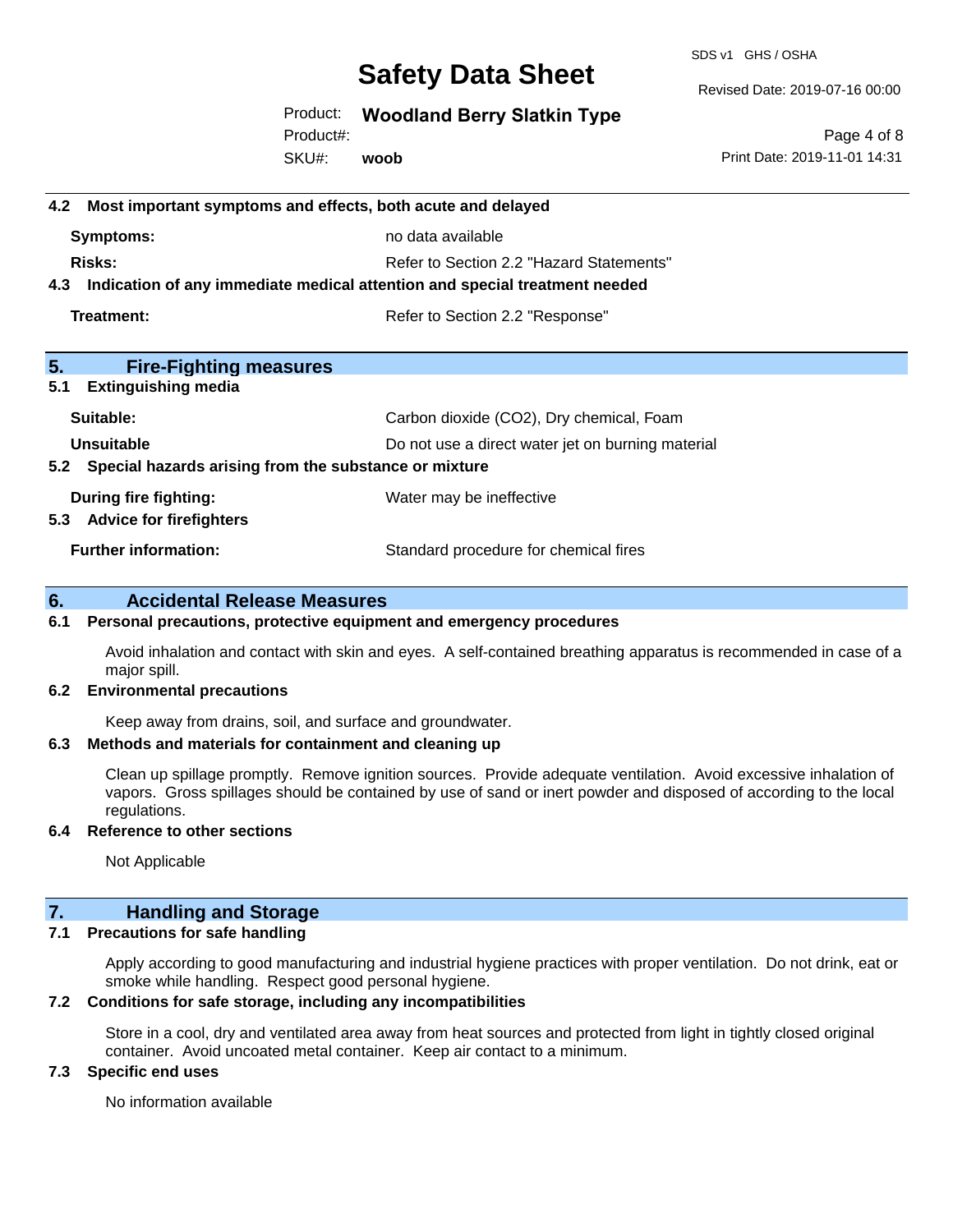SDS v1 GHS / OSHA

Revised Date: 2019-07-16 00:00

Product: **Woodland Berry Slatkin Type** Product#:

SKU#: **woob**

Page 5 of 8 Print Date: 2019-11-01 14:31

| 8.                                                           | <b>Exposure Controls/Personal Protection</b>                                                                                             |
|--------------------------------------------------------------|------------------------------------------------------------------------------------------------------------------------------------------|
| 8.1 Control parameters                                       |                                                                                                                                          |
| <b>Exposure Limits:</b>                                      | Contains no substances with occupational exposure limit values.                                                                          |
| <b>Engineering Controls:</b><br>Use local exhaust as needed. |                                                                                                                                          |
| 8.2 Exposure controls - Personal protective equipment        |                                                                                                                                          |
| Eye protection:                                              | Tightly sealed goggles, face shield, or safety glasses with brow guards and side shields, etc.<br>as may be appropriate for the exposure |
| <b>Respiratory protection:</b>                               | Avoid excessive inhalation of concentrated vapors. Apply local ventilation where appropriate.                                            |
| <b>Skin protection:</b>                                      | Avoid Skin contact. Use chemically resistant gloves as needed.                                                                           |
|                                                              |                                                                                                                                          |

# **9. Physical and Chemical Properties**

### **9.1 Information on basic physical and chemical properties**

| Appearance:                  | Liquid               |
|------------------------------|----------------------|
| Odor:                        | Conforms to Standard |
| Color:                       | Yellow (G5-8)        |
| <b>Viscosity:</b>            | Liquid               |
| <b>Freezing Point:</b>       | Not determined       |
| <b>Boiling Point:</b>        | Not determined       |
| <b>Melting Point:</b>        | Not determined       |
| <b>Flashpoint (CCCFP):</b>   | 172 F (77.78 C)      |
| <b>Auto flammability:</b>    | Not determined       |
| <b>Explosive Properties:</b> | None Expected        |
| <b>Oxidizing properties:</b> | None Expected        |
| Vapor Pressure (mmHg@20 C):  | 0.0717               |
| %VOC:                        | 0.07                 |
| Specific Gravity @ 25 C:     | 1.0330               |
| Density @ 25 C:              | 1.0300               |
| Refractive Index @ 20 C:     | 1.5280               |
| Soluble in:                  | Oil                  |

# **10. Stability and Reactivity**

| <b>10.1 Reactivity</b>                  | None                                               |
|-----------------------------------------|----------------------------------------------------|
| <b>10.2 Chemical stability</b>          | Stable                                             |
| 10.3 Possibility of hazardous reactions | None known                                         |
| 10.4 Conditions to avoid                | None known                                         |
| 10.5 Incompatible materials             | Strong oxidizing agents, strong acids, and alkalis |
| 10.6 Hazardous decomposition products   | None known                                         |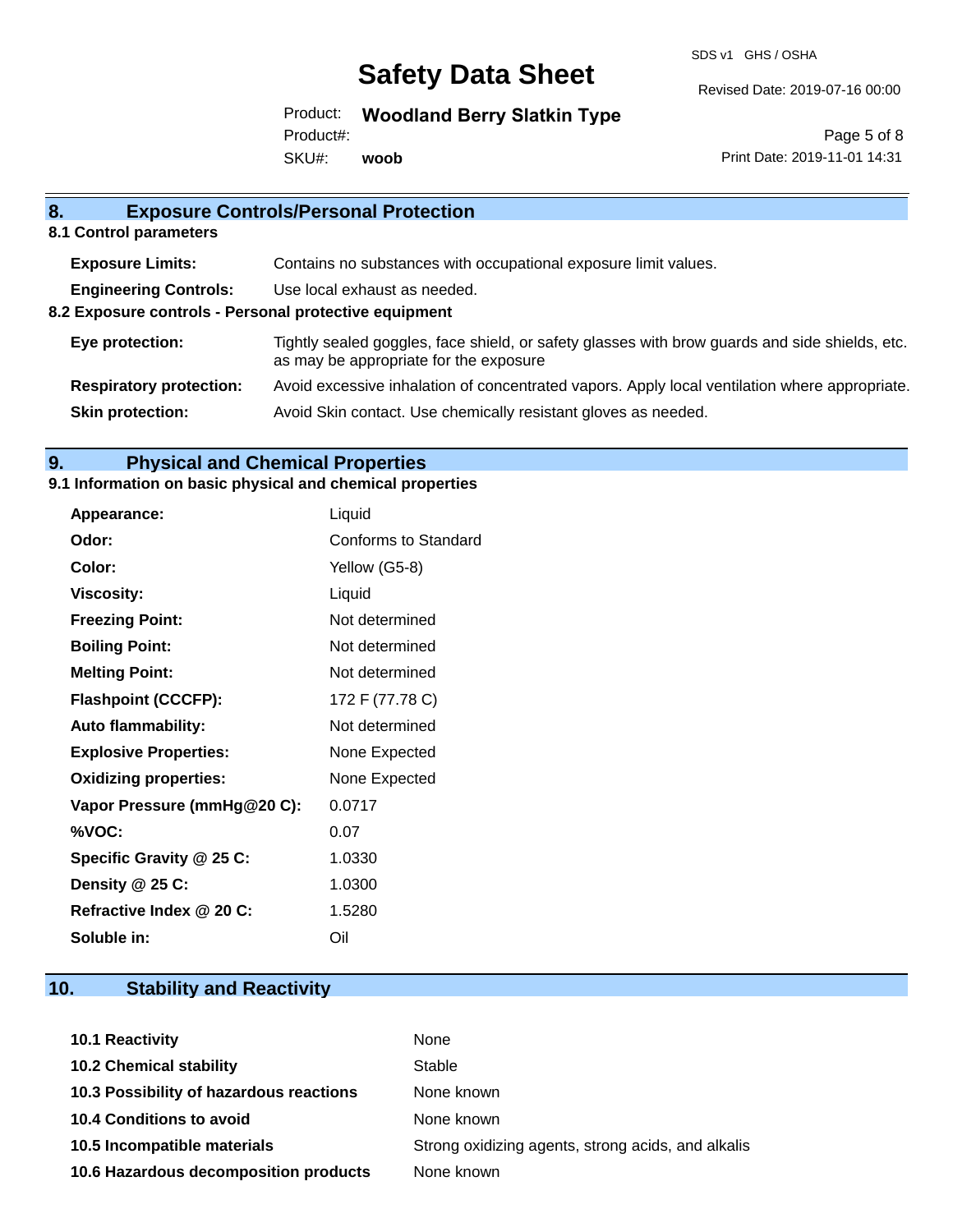SDS v1 GHS / OSHA

Revised Date: 2019-07-16 00:00

Product: **Woodland Berry Slatkin Type** SKU#: Product#: **woob**

Page 6 of 8 Print Date: 2019-11-01 14:31

## **11. Toxicological Information**

#### **11.1 Toxicological Effects**

Acute Toxicity Estimates (ATEs) based on the individual Ingredient Toxicity Data utilizing the "Additivity Formula"

| Acute toxicity - Oral - (Rat) mg/kg                | (LD50: 2021.9146) May be harmful if swallowed            |
|----------------------------------------------------|----------------------------------------------------------|
| Acute toxicity - Dermal - (Rabbit) mg/kg           | (LD50: 3794.8549) May be harmful in contact with skin    |
| Acute toxicity - Inhalation - (Rat) mg/L/4hr       | (LD50: 50.7161) May be harmful if inhaled                |
| <b>Skin corrosion / irritation</b>                 | May be harmful if inhaled                                |
| Serious eye damage / irritation                    | Not classified - the classification criteria are not met |
| <b>Respiratory sensitization</b>                   | Not classified - the classification criteria are not met |
| <b>Skin sensitization</b>                          | May cause an allergic skin reaction                      |
| <b>Germ cell mutagenicity</b>                      | Not classified - the classification criteria are not met |
| Carcinogenicity                                    | Not classified - the classification criteria are not met |
| <b>Reproductive toxicity</b>                       | Not classified - the classification criteria are not met |
| Specific target organ toxicity - single exposure   | Not classified - the classification criteria are not met |
| Specific target organ toxicity - repeated exposure | Not classified - the classification criteria are not met |
| <b>Aspiration hazard</b>                           | Not classified - the classification criteria are not met |

#### **12. Ecological Information 12.1 Toxicity**

| <b>Acute acquatic toxicity</b>     | Very Toxic to aquatic life                      |
|------------------------------------|-------------------------------------------------|
| <b>Chronic acquatic toxicity</b>   | Toxic to aquatic life with long lasting effects |
| <b>Toxicity Data on soil</b>       | no data available                               |
| <b>Toxicity on other organisms</b> | no data available                               |
|                                    |                                                 |
| 12.2 Persistence and degradability | no data available                               |
| 12.3 Bioaccumulative potential     | no data available                               |
| 12.4 Mobility in soil              | no data available                               |
| 12.5 Other adverse effects         | no data available                               |
|                                    |                                                 |

### **13. Disposal Conditions**

#### **13.1 Waste treatment methods**

Do not allow product to reach sewage systems. Dispose of in accordance with all local and national regulations. Send to a licensed waste management company.The product should not be allowed to enter drains, water courses or the soil. Do not contaminate ponds, waterways or ditches with chemical or used container.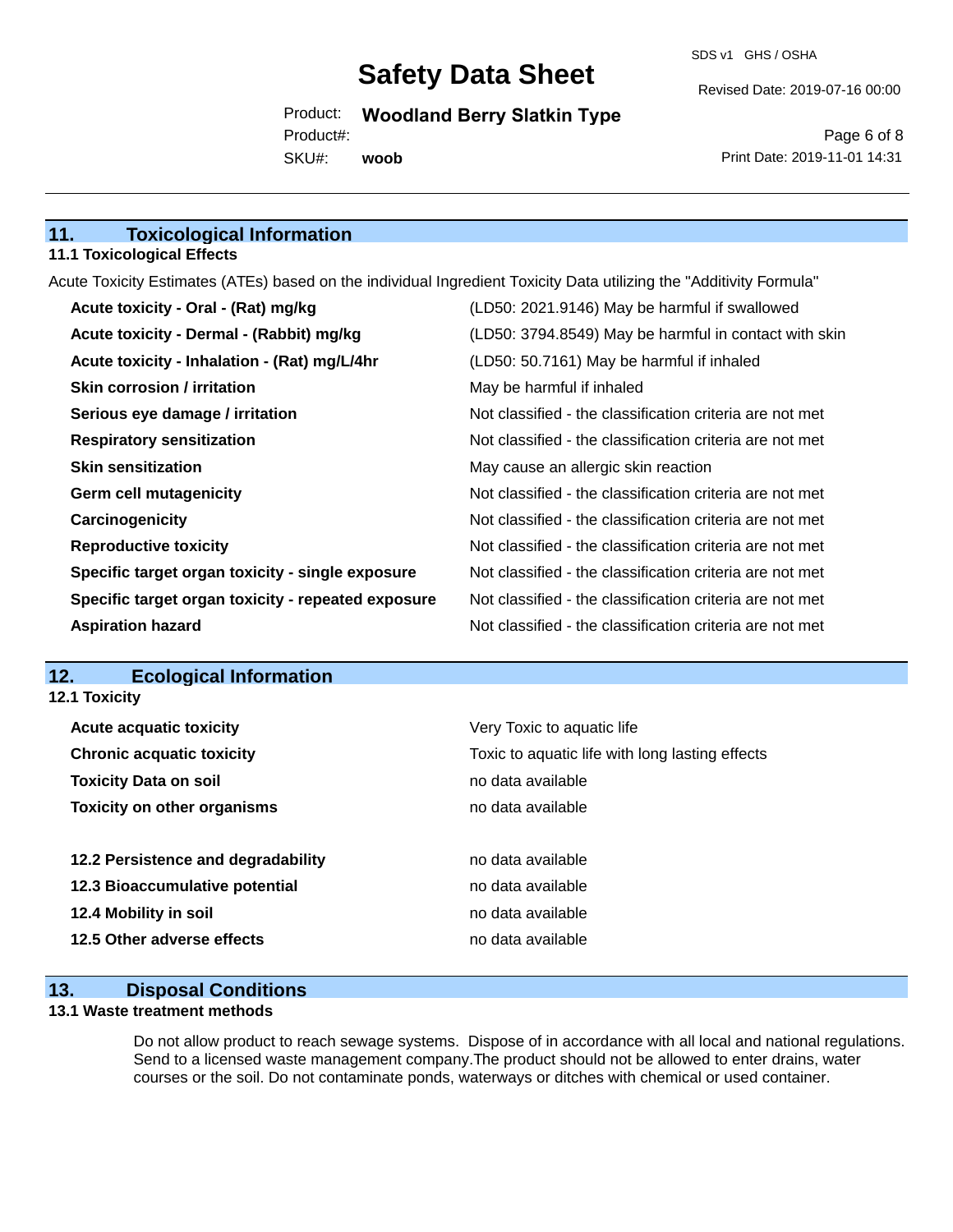SDS v1 GHS / OSHA

Revised Date: 2019-07-16 00:00

Product: **Woodland Berry Slatkin Type**

Product#:

SKU#: **woob**

Page 7 of 8 Print Date: 2019-11-01 14:31

# **14. Transport Information**

| <b>Marine Pollutant</b>                                       | Yes. Ingredient of greatest environmental impact:<br>120-51-4 : (40 - 50 %) : Benzyl Benzoate |                                     |                   |                 |               |
|---------------------------------------------------------------|-----------------------------------------------------------------------------------------------|-------------------------------------|-------------------|-----------------|---------------|
| <b>Regulator</b>                                              |                                                                                               | <b>Class</b>                        | <b>Pack Group</b> | <b>Sub Risk</b> | UN-nr.        |
| U.S. DOT (Non-Bulk)                                           |                                                                                               | Not Regulated - Not Dangerous Goods |                   |                 |               |
| Chemicals NOI                                                 |                                                                                               |                                     |                   |                 |               |
| <b>ADR/RID (International Road/Rail)</b>                      |                                                                                               |                                     |                   |                 |               |
| <b>Environmentally Hazardous</b><br>Substance, Liquid, n.o.s. |                                                                                               | 9                                   | Ш                 |                 | <b>UN3082</b> |
| IATA (Air Cargo)                                              |                                                                                               |                                     |                   |                 |               |
| <b>Environmentally Hazardous</b><br>Substance, Liquid, n.o.s. |                                                                                               | 9                                   | Ш                 |                 | <b>UN3082</b> |
| IMDG (Sea)                                                    |                                                                                               |                                     |                   |                 |               |
| <b>Environmentally Hazardous</b><br>Substance, Liquid, n.o.s. |                                                                                               | 9                                   | Ш                 |                 | UN3082        |

| <b>Regulatory Information</b><br>15.                                             |  |                                                                                                                 |  |
|----------------------------------------------------------------------------------|--|-----------------------------------------------------------------------------------------------------------------|--|
| <b>U.S. Federal Regulations</b>                                                  |  |                                                                                                                 |  |
| <b>TSCA (Toxic Substance Control Act)</b><br>40 CFR(EPCRA, SARA, CERCLA and CAA) |  | All components of the substance/mixture are listed or exempt<br>This product contains NO components of concern. |  |
|                                                                                  |  |                                                                                                                 |  |
| <b>California Proposition 65 Warning</b>                                         |  | This product contains the following components:                                                                 |  |
| 123-35-3(NF 204-622-5 0.01 - 0.1%                                                |  | beta-Myrcene (Natural Source)                                                                                   |  |
| $202 - 223 - 0 \leq 44 \text{ ppm}$<br>93-15-2                                   |  | Methyl Eugenol (Natural Source)                                                                                 |  |
| <b>Canadian Regulations</b>                                                      |  |                                                                                                                 |  |
| <b>DSL</b>                                                                       |  | 100.00% of the components are listed or exempt.                                                                 |  |
|                                                                                  |  |                                                                                                                 |  |
| 16.<br><b>Other Information</b>                                                  |  |                                                                                                                 |  |

### **GHS H-Statements referred to under section 3 and not listed in section 2**

| H226 : Flammable liquid and vapour                       | H302: Harmful if swallowed                                     |  |  |
|----------------------------------------------------------|----------------------------------------------------------------|--|--|
| H304 : May be fatal if swallowed and enters airways      | H312 : Harmful in contact with skin                            |  |  |
| H315 : Causes skin irritation                            | H317 : May cause an allergic skin reaction                     |  |  |
| H319 : Causes serious eye irritation                     | H320 : Causes eye irritation                                   |  |  |
| H332 : Harmful if inhaled                                | H401 : Toxic to aquatic life                                   |  |  |
| H402 : Harmful to aquatic life                           | H410 : Very toxic to aquatic life with long lasting<br>effects |  |  |
| H412 : Harmful to aquatic life with long lasting effects |                                                                |  |  |
| <b>Total Fractional Values</b>                           |                                                                |  |  |
| (TFV) Risk                                               | Risk<br>(TFV) -                                                |  |  |
| (98.59) Acute Toxicity Inhalation, Category 5            | (55.41) Aquatic Chronic Toxicity, Category 3                   |  |  |
| (9.25) Sensitization, Skin, Category 1                   | (7.35) Sensitization, Skin, Category 1B                        |  |  |